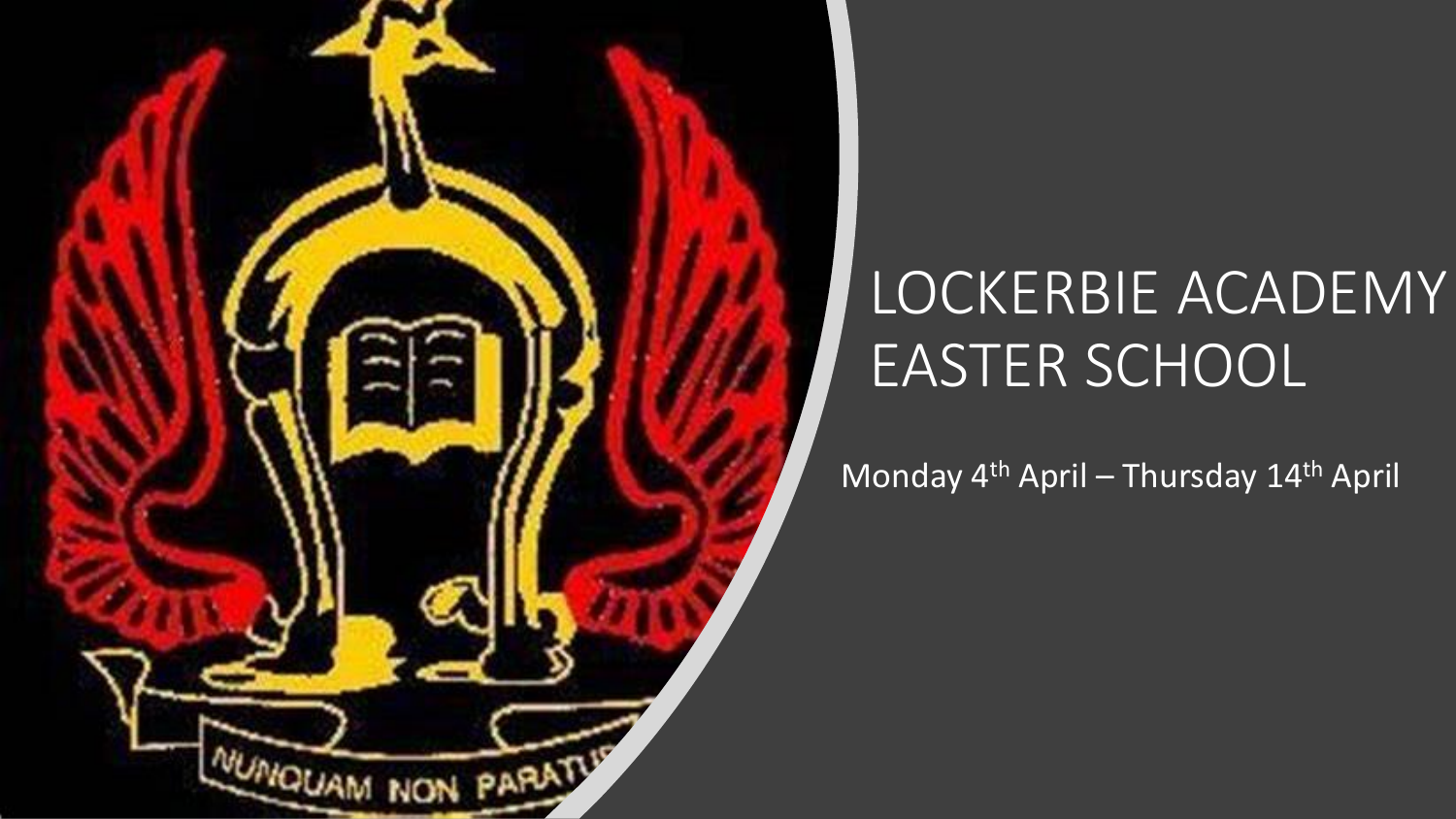## Week 1- Monday 4<sup>th</sup> April- Thursday 7<sup>th</sup> April

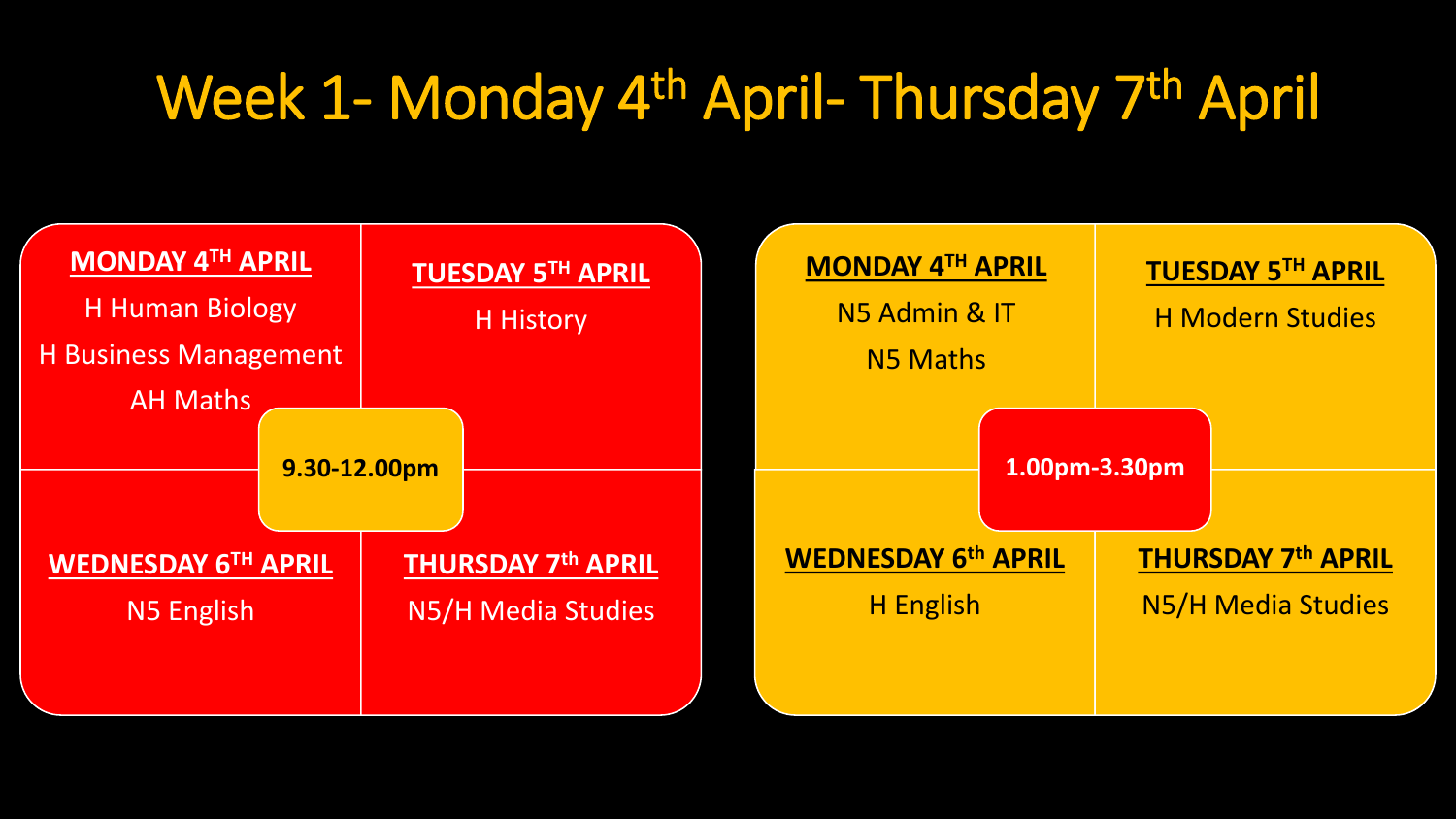## Week 2- Monday 11<sup>th</sup> April- Thursday 14<sup>th</sup> April

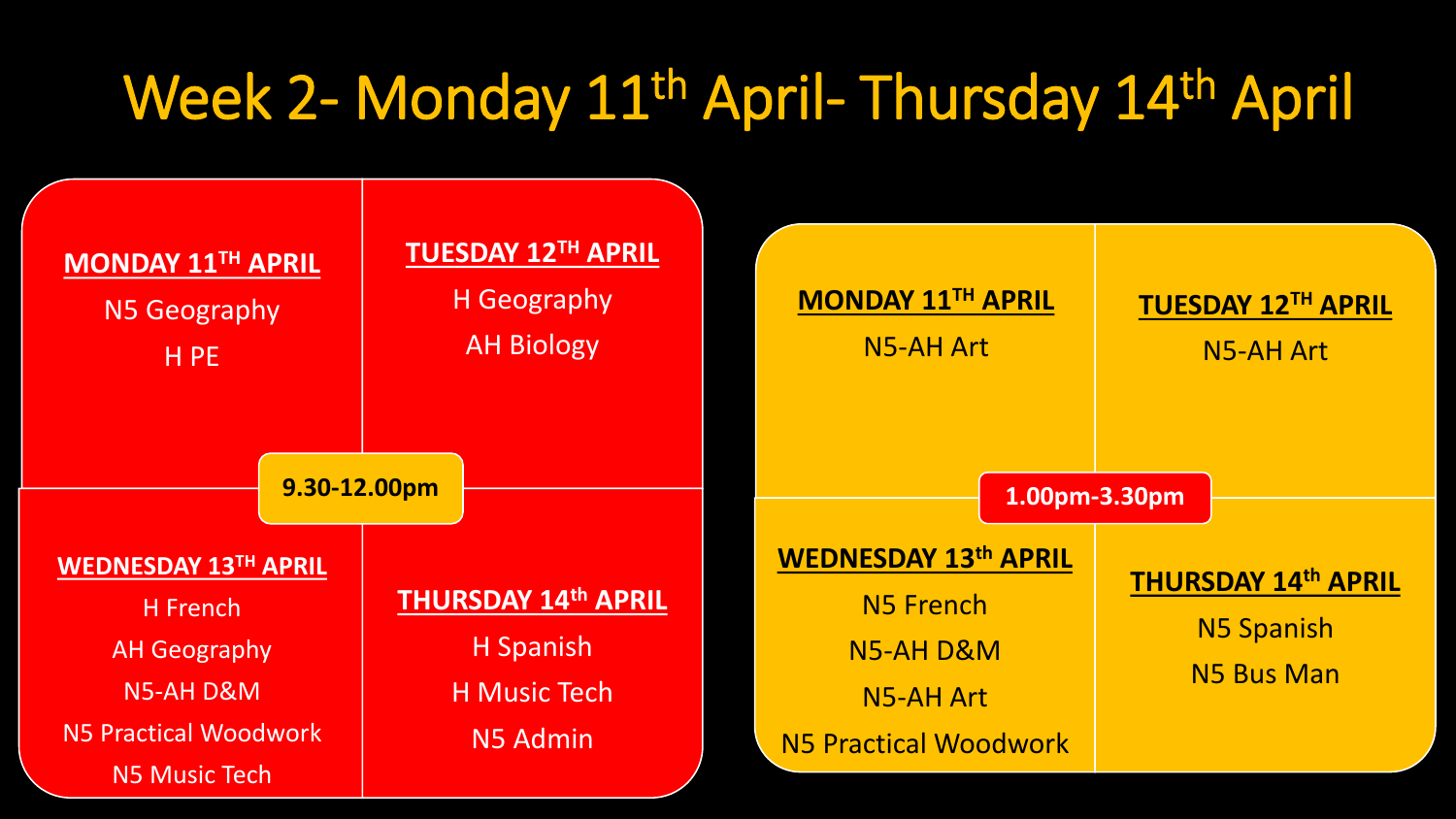## How to sign up…

- Pupils must sign up using this link
- Attendance will be taken for each session
- If a pupil does not attend, parent/carer will receive a text message